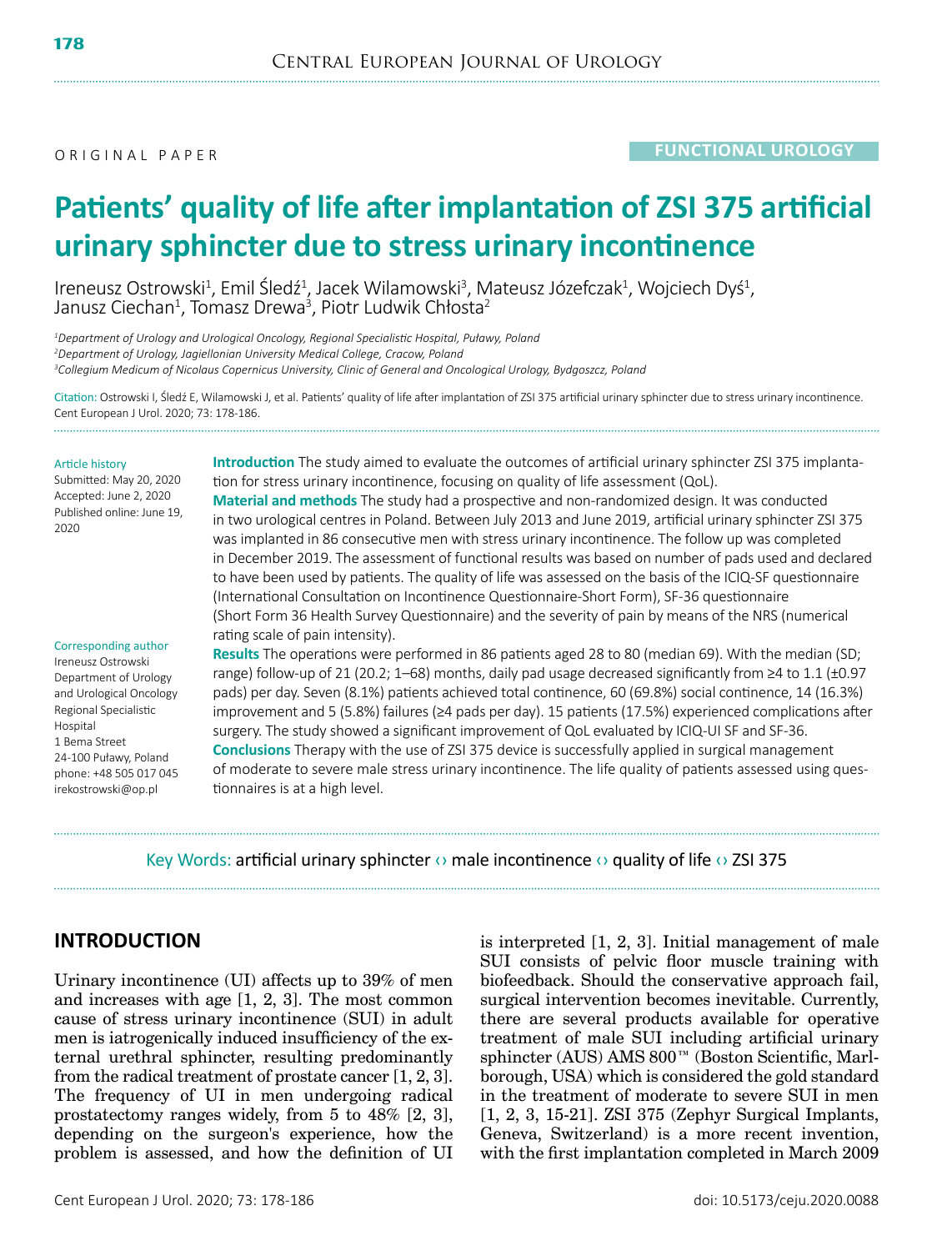[4–9]. The device itself is a one-piece AUS, which is designed to be inserted, with a two-part device composition (cuff and pump connected via kink-resistant tubing) to ease the ZSI implantation process. With a lack of abdominal reservoir, the risk of damage to either the bladder or to the bowel is minimised and reduces operating time [4–9]. There is a dearth of literature assessing the outcomes and safety of ZSI implantation as well as studies assessing patient quality of life (QoL) after ZSI implantation. This study evaluates the outcomes of ZSI implantation for SUI, focusing on QoL assessment.

# **MATERIAL AND METHODS**

The patient population for this study was 86 consecutive male patients with iatrogenic SUI undergoing ZSI artificial urinary sphincter (AUS) implantation in two urological centres who were included into this prospective cohort study. The pre-implantation evaluation comprised of the patient's history, analysis of voiding diaries (time and voided volumes, number of pads used daily, UI episodes), clinical examination, urethrocystoscopy, urodynamic assessment, ICIQ-SF questionnaire (International Consultation on Incontinence Questionnaire-Short Form), and SF-36 questionnaire (Short Form 36 Health Survey Questionnaire). All patients had sterile urine at the time of surgery and no bladder obstruction in the form of urethral stricture or vesico-urethral anastomosis. The lack of manual ability to manipulate the artificial sphincter pump was very important. All men who suffered from SUI following radical treatment of prostate cancer had a stable level of prostatespecific antigen (PSA) for the previous year prior to the ZSI implantation. Before the ZSI implantation, 78 patients (90.6%) used  $\geq 4$  pads per day (severe incontinence). Postoperative assessment of patients included recording postoperative complications, the number of pads used per day, post-void residual volume, ICIQ-UI SF, SF-36 questionnaires, and a numerical rating scale for pain (NRS). Patient evaluation was carried out during outpatient visits at 1, 3, 6, and 12 months and every 6 months after activation of the ZSI. The continence spectrum is defined based on number of pads used per day, as follows:

- total continence  $= 0$  pads per day
- social continence  $= 0$  to 1 pad per day
- incontinence  $=$  more than 1 pad per day
- light incontinence  $= 2$  pads per day
- moderate incontinence = 3 pads per day

severe incontinence  $= 4$  or more pads per day. Patients were considered 'cured' if they used no pads or used an occasional 'security pad', or considered **Figure 1.** *Artificial urinary sphincter ZSI 375.*

'improved' if they used both fewer than 2 pads per day and 50% fewer pads than at baseline. Otherwise, they were defined as 'not improved'. Success was defined as finding the patient 'cured' and 'improved' following device activation. This study followed all applicable laws and regulations, good clinical practice, and ethical principles, as described in the Helsinki Declaration of 1975, and revised in Tokyo in 2008. The local Bioethical Committee approved the study protocol.

## **The device**

ZSI 375 is an AUS manufactured by Zephyr Surgical Implants (Geneva, Switzerland). It is a one-piece, two-part device made of medical silicone, equipped with an inflatable and adjustable cuff and a pressureregulating tank (Figure 1). ZSI 375 has two circuits: a hydraulic circuit and a compensation pouch circuit separated by a piston. The patient presses the pump located in the scrotum to open the sphincter cuff surrounding the urethra. After micturition, the sphincter cuff automatically tightens around the urethra within 2–3 minutes.

#### **Surgical technique**

The surgical procedures were performed under general or regional anaesthesia, and a 16F Foley catheter was inserted for guidance. Patients were placed in the lithotomy position and a traditional surgical technique was used consisting of a perineal incision for cuff placement and inguinal incision for pump unit scrotal placement in all cases (Figure 2). A 12F Foley catheter was inserted at the final stage of the procedure and removed usually 24 hours afterwards. Eight weeks later the AUS was activated in an out-

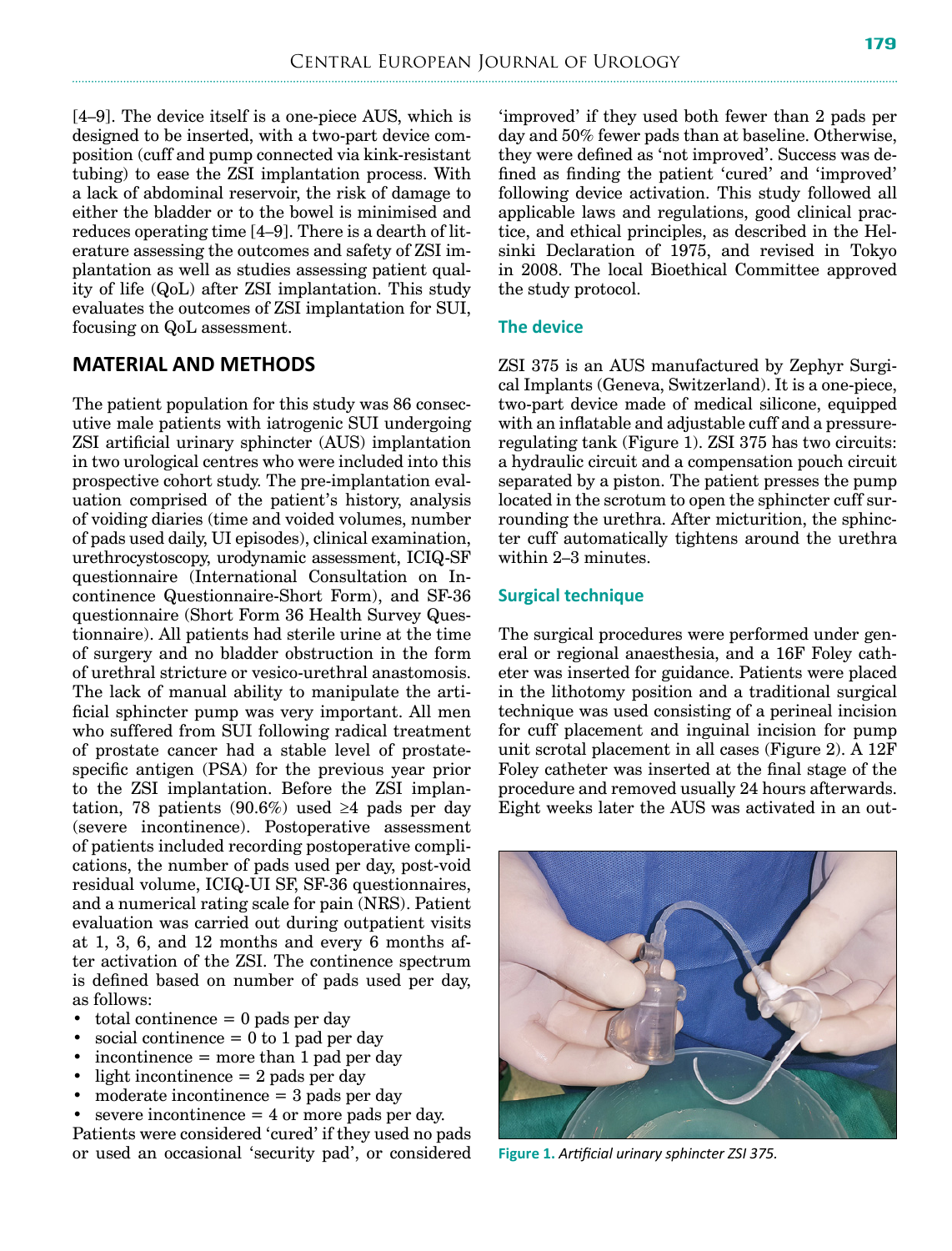

**Figure 2.** *ZSI 375 sphincter cuff located around the urethra.*

patient setting. A detailed description of the ZSI 375 artificial sphincter implantation procedure was presented in earlier publications [5, 7, 8].

#### **Questionnaires and quality of life assessment**

ICIQ-UI SF is a questionnaire used to assess the frequency, severity, and impact on quality of life of men and women with UI in both clinical trials and daily practice [10]. ICIQ-UI SF is validated for the assessment of UI after surgery in both men and women with SUI (validation level: A). The ICIQ-UI SF questionnaire allows evaluation changes after conservative or interventional treatment. The questionnaire consists of 6 questions, 4 of which relate to UI, and the score is the sum of the point value from questions 3, 4, and

**Table 1.** *Causes and degree of urinary incontinence*

5, with a values range from 0 to 21 points. A higher value means worse incontinence-related QoL [10]. The SF-36 questionnaire is used for subjective health assessments [11, 12]. It consists of 11 questions containing a total of 36 statements to assess 8 indicators of QoL: physical functioning, limitations due to physical health, limitations due to emotional problems, vitality, emotional well-being, social functioning, pain, and general health. Each category is placed on a scale of 0 to 100, with higher values meaning less disturbance in health [11, 12].

#### **Statistical analysis**

The following methods were used in the statistical analysis: Spearman rank correlations, Friedman ANOVA and Kendall compliance coefficient, Mann-Whitney test, Kruskal-Wallis test, multivariate tables – chi-squared test with appropriate corrections. For statistical evaluations the following was used: TIBCO Software Inc. (2017), Statistica (data analysis software system), version 13. The level of statistical significance used for all analyses is alpha  $= 0.05$ (it was assumed that the results are significant for the test probability value, P-value  $< 0.05$ ).

# **RESULTS**

A total of 86 patients with a median age of 69 years  $(Q1 = 65.0; Q3 = 72.0; \text{range: } 28{\text -}80)$ , had a ZSI 375 AUS device inserted due to iatrogenic SUI at two Polish urological centres between July 2013 and June 2019. Of these, 50 (58.1%) reported incontinence after radical prostatectomy (RP), 23 (26.7%)

|                                         | Number of patients | Percentage |         | Confidence interval | Percentage with 95% |
|-----------------------------------------|--------------------|------------|---------|---------------------|---------------------|
|                                         |                    |            | -95% CI | +95% CI             | confidence interval |
| Patients with the AUS ZSI 375           | 86                 |            |         |                     |                     |
| Causes of urinary incontinence          |                    |            |         |                     |                     |
| <b>RP</b>                               | 50                 | 58.1%      | 47.0%   | 68.7%               | 58.1 (47.0–68.7)%   |
| RP+RTH                                  | 23                 | 26.7%      | 17.8%   | 37.4%               | 26.7 (17.8-37.4)%   |
| RTH                                     |                    | 2.3%       | 0.3%    | 8.2%                | $2.3(0.3 - 8.2)\%$  |
| TURP                                    |                    | 8.1%       | 3.3%    | 16.1%               | $8.1(3.3 - 16.1)\%$ |
| Rect. surg.                             |                    | 1 2%       | 0.0%    | 6.3%                | $1.2(0.0-6.3)\%$    |
| <b>HIFU</b>                             |                    | 1.2%       | $0.0\%$ | 6.3%                | $1.2(0.0-6.3)\%$    |
| Injury                                  |                    | 2.3%       | 0.3%    | 8.2%                | $2.3(0.3 - 8.2)\%$  |
| Number of pads used before implantation |                    |            |         |                     |                     |
| >4                                      | 78                 | 90.6%      | 82.3%   | 95.9%               | 90.6 (82.3-95.9)%   |
| $\leq 4$                                | 8                  | 9.4%       | 4.2%    | 17.7%               | $9.4(4.2 - 17.7)\%$ |

AUS – artificial urinary sphincter; RP – radical prostatectomy; RTH – radiation therapy; TURP – transurethral resection of the prostate; HIFU – high–intensity focused ultrasound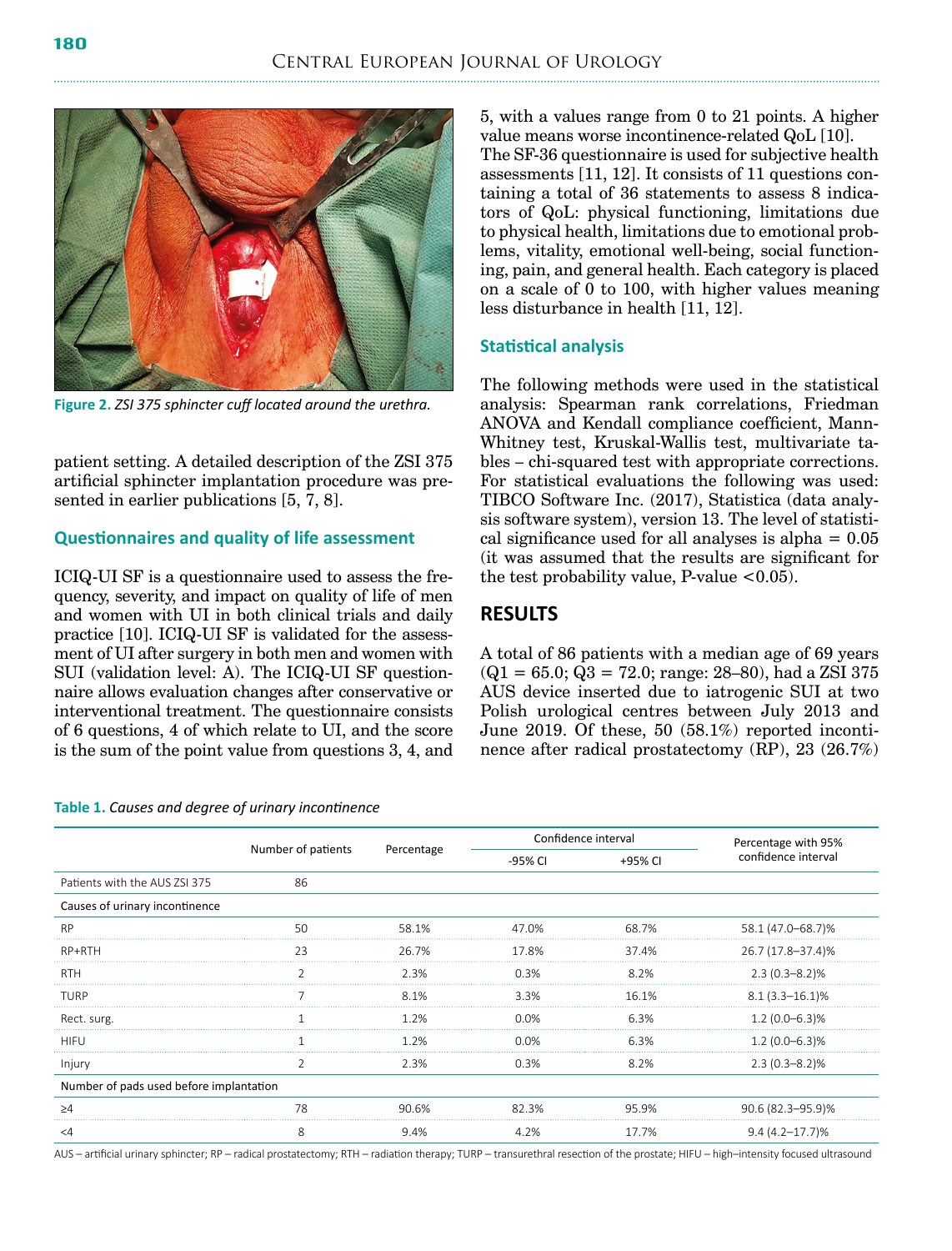after RP and adjuvant radiotherapy, 7 (8.1%) after transurethral resection of the prostate (TURP), 2 (2.3%) after radical radiotherapy, and 4 (4.7%) were incontinent after other procedures (rectal surgery with urinary tract injury, high-intensity focused ultrasound) (Table 1). No patient included in the study had detrusor overactivity or urethral or vesico-urethral anastomotic narrowing. The median (Q1; Q3; range) period of incontinence was 36 months  $(Q1 = 24.0; Q3 = 72.0; 11–204)$ , and 79 patients (91.6%) were incontinent >1 year before implantation. The follow-up finished in December 2019 and the median follow-up time was 21 months  $(Q1 = 8.0; Q3 = 40.0; \text{range: } 1-68)$ . Among the total patient population, 78 patients (90.6 %) were diagnosed with severe incontinence and used ≥4 pads a day at baseline. The others (8 patients; 9.4%) suffered from moderate incontinence (Table 1). The mean operative time was 89 minutes (SD: 24.1 min; range 55–150 min).

|                                                              |                    | Percentage |         | Confidence interval | Percentage with 95% |
|--------------------------------------------------------------|--------------------|------------|---------|---------------------|---------------------|
|                                                              | Number of patients |            | -95% CI | +95% CI             | confidence interval |
| Divisions of patients into a category of success and failure |                    |            |         |                     |                     |
| <b>Success</b>                                               | 81                 | 94.2%      | 87.0%   | 98.1%               | 94.2 (87.0-98.1)%   |
| Total continence                                             |                    | 8.1%       | 3.3%    | 16.1%               | $8.1(3.3 - 16.1)\%$ |
| Social continence                                            | 60                 | 69.8%      | 58.9%   | 79.2%               | 69.8 (58.9–79.2)%   |
| Improvement                                                  | 14                 | 16.3%      | 9.2%    | 25.8%               | 16.3 (9.2-25.8)%    |
| Failure                                                      | 5                  | 5.8%       | 1.9%    | 13.0%               | $5.8(1.9-13.0)\%$   |
| Complications                                                |                    |            |         |                     |                     |
| Occurrence of complications                                  | 15                 | 17.5%      | 10.1%   | 27.1%               | 17.5 (10.1-27.1)%   |
| No complications                                             | 71                 | 82.5%      | 72.9%   | 89.9%               | 82.5 (72.9–89.9)%   |
| Division of complications                                    |                    |            |         |                     |                     |
| Urethral erosion                                             | 11                 | 12.8%      | 6.6%    | 21.7%               | 12.8 (6.6-21.7)%    |
| Mechanical failure                                           | 4                  | 4.7%       | 1.3%    | 11.5%               | $4.7(1.3 - 11.5)\%$ |

#### **Table 2.** *Treatment results and complications*

**Table 3.** *Results of the ICIQ-UI SF questionnaire (International Consultation on Incontinence Questionnaire-Short Form)*

| Observation time           | Results of the ICIQ-UI SF questionnaire (0-21) |        |         |         |                    |
|----------------------------|------------------------------------------------|--------|---------|---------|--------------------|
|                            | Average                                        | Median | Minimum | Maximum | Standard deviation |
| Before implantation        | 19.5                                           | 20.0   | 11.0    | 21.0    | 17                 |
| 1 month after activation   | 9                                              | 9.0    | 0.0     | 21.0    | 3.8                |
| 3 months after activation  | 92                                             | 9.0    | 0 Q     | 21.0    | 3.5                |
| 6 months after activation  | 9.6                                            | 8.0    | 0.0     | 21.0    | 3.8                |
| 12 months after activation | 98                                             | 9 O    | n n     | 210     | 3.6                |
| 18 months after activation | 107                                            | 9.0    | 50      | 21 O    | 3.9                |
| 24 months after activation | 10.6                                           | 9.0    | 5.0     | 21.0    | 4.2                |
| 30 months after activation | 10.6                                           | 9.0    | 5.0     | 21.0    | 4.2                |
| 36 months after activation | 10.8                                           | 9.0    | 5.0     | 21.0    | 4.1                |
| 42 months after activation | 11.5                                           | 100    | 60      | 210     | 43                 |
| 48 months after activation | 121                                            | 14.5   | 60      | 210     | 47                 |
| 54 months after activation | 12.5                                           | 14.0   | 6.0     | 21.0    | 4.6                |
| 60 months after activation | 11.8                                           | 14.0   | 60      | 16.0    | 41                 |
| 66 months after activation | 7 N                                            | 7.0    | 7.0     | 7.0     |                    |

ICIQ-UI SF – International Consultation on Incontinence Questionnaire-Short Form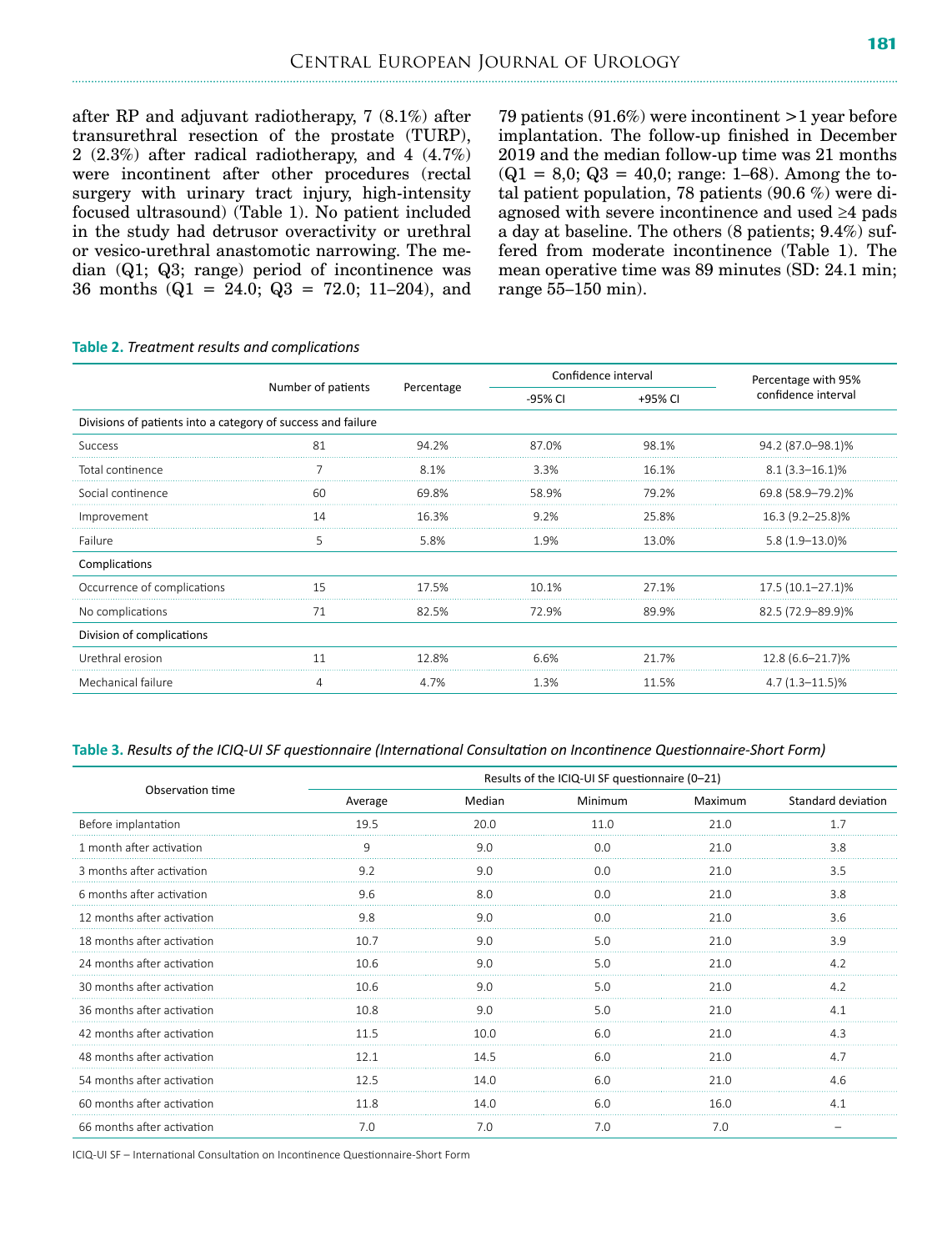At the median (Q1; Q3; range) follow-up of 21 months  $(Q1 = 8.0; Q3 = 40.0; 1–68)$ , daily pad usage decreased significantly from  $\geq 4$  to 1.1 ( $\pm 0.97$  pads) per day at the last visit. Seven (8.1%) patients achieved total continence, 60 (69.8%) social continence, 14 (16.3%) improvement, and 5 (5.8%) failures (≥4 pads per day) (Table 2). According to postoperative reductions in the number of pads used per day, 67 patients (77.9%) were considered cured (social continence including total continence), and 14 patients (16.3%) had improved by the last visit. The ZSI system was considered successful (i.e. cured or improved) in 81 (94.2%) patients by reducing daily pad usage from  $\geq 4$  to 1.08 ( $\pm$ 0.87) (Table 2). Analysis of the demographic and clinical variables in both successful and failure groups did not show statistically significant differences with regards to the mean age of the patients, preoperative pad usage, and duration of post-implantation follow-up period. No male experienced bladder overactivity, chronic urinary retention, scrotal discomfort caused by the pump size, or any other adverse effect following the sphincter activation. Fifteen patients (17.5%) experienced complications after surgery. There were no cases of infection reported, but in 11 (12.8%) cases urethral erosion was identified and it occurred on average at 13.5 months. Mechanical failure resulting in re-implantation of the ZSI occurred in 4 patients (4.7%) (Table 2).

#### **Quality of life assessments**

#### **ICIQ-UI SF questionnaire**

A higher point value (0–21) in the ICIQ-UI SF questionnaire means greater problems with UI and thus a lower QoL [10]. The analysis looked at the groups of patients divided into success or failure, and the group as a whole. In the group of all patients, the median point value before implantation of ZSI was 20.0



**Figure 3.** *Results of the ICIQ-UI SF questionnaire before implantation of the ZSI 375 and after activation of the ZSI 375.*



**Figure 4.** *Results of the ICIQ-UI SF questionnaire before implantation of the ZSI 375 and after activation of the ZSI 375. Division into a group of success and failure.*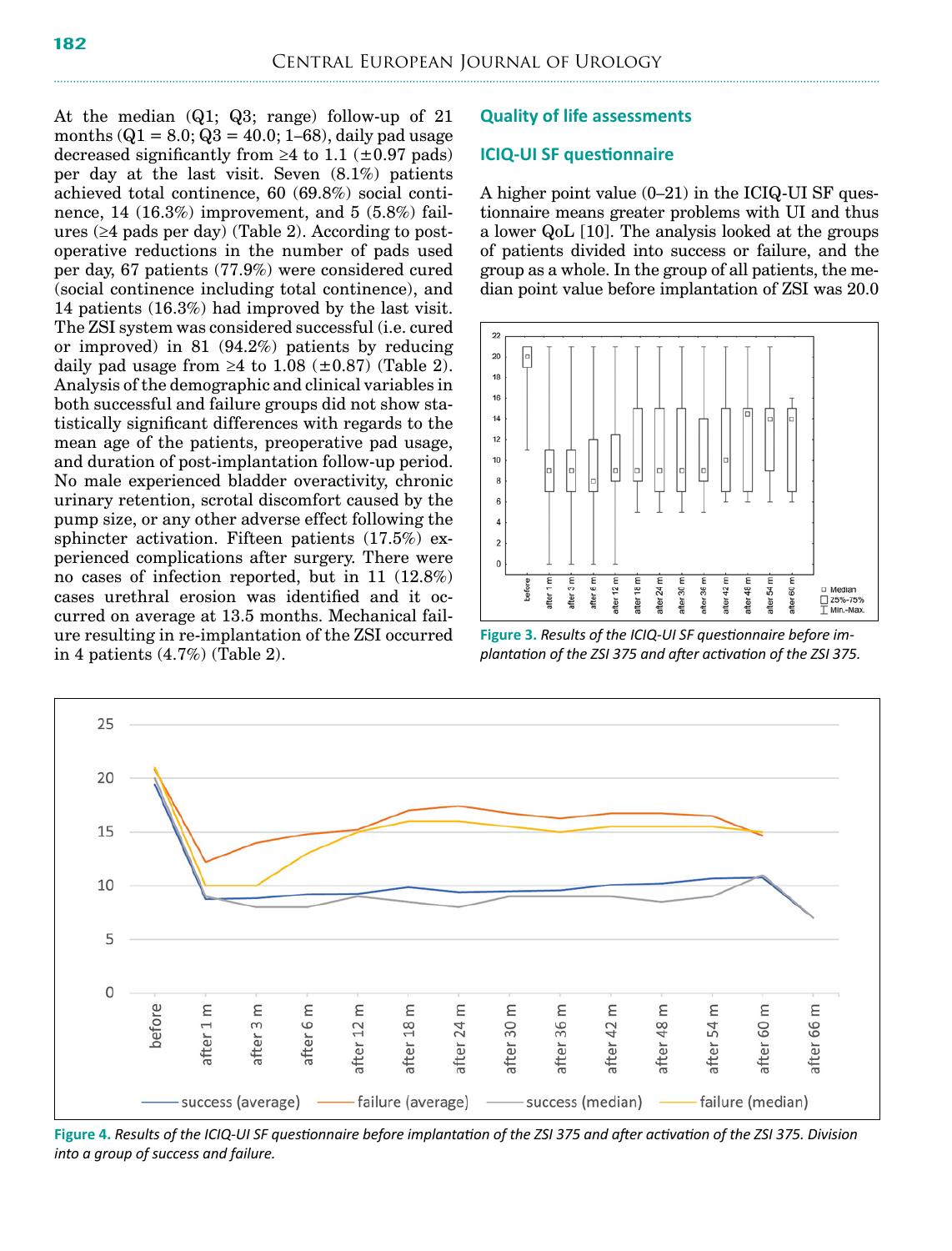

**Figure 5.** *Results of the ICIQ-UI SF questionnaire in 24. and 30. months after activation of the ZSI 375. Division according to the cause of urinary incontinence.*

(average 19.5) (Table 3). A statistically significant difference (P <0.0001, Friedman ANOVA and Kendall compliance coefficient) was shown in the results of the questionnaire between the period before the implantation of ZSI and observation periods after the activation of the artificial sphincter, as shown in the Figure 3. When considering only the success group, a statistically significant difference  $(P < 0.0001)$ was also shown from before and after implantation of the ZSI (Figure 4). However, this significance was not demonstrated in the failure group. The difficulty of this analysis was the very small (especially in the long term) number of observations in the failure group. A significant difference was shown between the success group and the failure group for almost all variables, except age, follow-up time at '1m' and '54m', and 'after 60m' (Figure 4). Figure 4 shows the average and median QoL (based on the ICIQ-UI SF questionnaire) at particular moments with a distinction between 'success' and 'failure' patients. The authors also investigated whether the cause of iatrogenic UI influences the QoL of patients according to the ICIQ-UI SF questionnaire. Patients were divided into three groups: RP (50 – SUI after radical prostatectomy),  $RP + RTH$  (23 – SUI after radical prostatectomy and radiation therapy), other (13 – SUI for any other iatrogenic cause). A statistically significant difference (Kruskal-Wallis test) was found only after the 24 ( $P = 0.04$ ) and 30 month ( $P = 0.03$ ) observations

#### **SF-36**



Based on the SF-36 questionnaire, an analysis of the differences between the results before and

between the RP and other groups. Better QoL (lower score) was demonstrated in the RP group (Figure 5).

**Figure 6.** *Results of the SF-36 questionnaire.*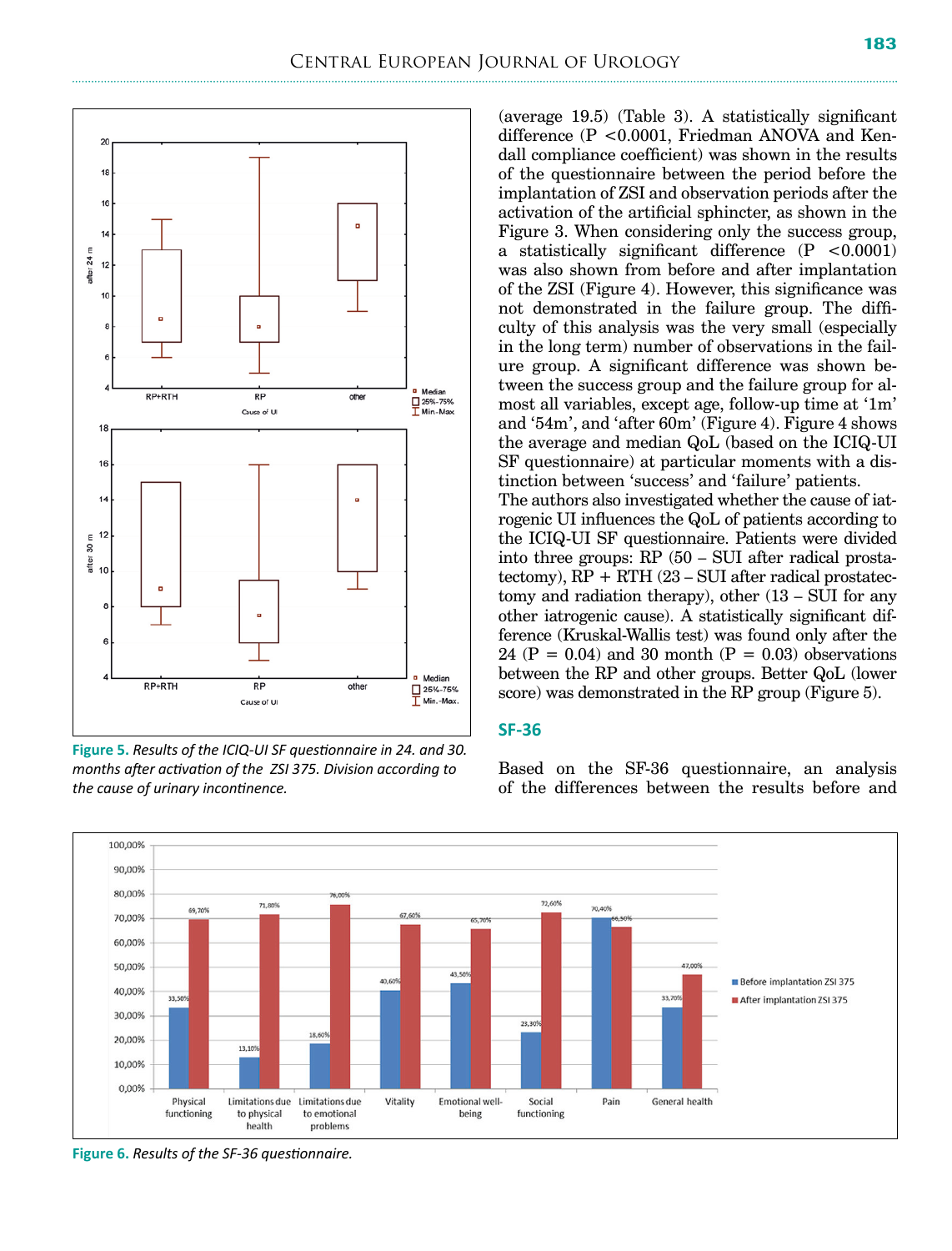**Table 4.** *Results of the SF-36 questionnaire (Short Form 36 Health Survey Questionnaire)*

|                                            | Results of the SF-36 questionnaire |        |         |         |                    |  |
|--------------------------------------------|------------------------------------|--------|---------|---------|--------------------|--|
|                                            | Average                            | Median | Minimum | Maximum | Standard deviation |  |
| Physical functioning                       |                                    |        |         |         |                    |  |
| Before implantation                        | 33.5                               | 30.0   | 0.0     | 80.0    | 21.6               |  |
| After implantation                         | 69.7                               | 75.0   | 15.0    | 100.0   | 18.0               |  |
| Role limitations due to physical health    |                                    |        |         |         |                    |  |
| Before implantation                        | 13.1                               | 0.0    | 0.0     | 100.0   | 19.1               |  |
| After implantation                         | 71.8                               | 75.0   | 0.0     | 100.0   | 29.3               |  |
| Role limitations due to emotional problems |                                    |        |         |         |                    |  |
| Before implantation                        | 18.6                               | 0.0    | 0.0     | 100.0   | 23.8               |  |
| After implantation                         | 76.0                               | 100.0  | 0.0     | 100.0   | 29.7               |  |
| Energy/fatigue                             |                                    |        |         |         |                    |  |
| Before implantation                        | 40.6                               | 40     | 20.0    | 75.0    | 11.8               |  |
| After implantation                         | 67.6                               | 65.0   | 30.0    | 100.0   | 15.7               |  |
| <b>Emotional well-being</b>                |                                    |        |         |         |                    |  |
| Before implantation                        | 43.5                               | 48.0   | 24.0    | 84.0    | 12.7               |  |
| After implantation                         | 65.7                               | 68.0   | 32.0    | 88.0    | 13.0               |  |
| Social functioning                         |                                    |        |         |         |                    |  |
| Before implantation                        | 23.3                               | 12.5   | 0.0     | 87.5    | 22.5               |  |
| After implantation                         | 72.6                               | 75.0   | 22.5    | 100.0   | 19.2               |  |
| Pain                                       |                                    |        |         |         |                    |  |
| Before implantation                        | 70.4                               | 77.5   | 12.5    | 100.0   | 28.3               |  |
| After implantation                         | 66.5                               | 67.5   | 10.0    | 100.0   | 29.2               |  |
| General health                             |                                    |        |         |         |                    |  |
| Before implantation                        | 33.7                               | 32.5   | 20.0    | 55.0    | 10.0               |  |
| After implantation                         | 47.0                               | 45.0   | 25.0    | 65.0    | 9.9                |  |

after implantation was made (3 months after activation). Significant improvement in patients' QoL was demonstrated (Table 4). Statistically significant differences (p <0.0001; Wilcoxon test, t test) before and after implantation in seven categories (physical functioning, limitations due to physical health, limitations due to emotional problems, vitality, emotional well-being, social functioning, general health), but not in the category for pain  $(p = 0.27)$  (Figure 6). There was no statistically significant difference before and after implantation in the 'pain' category when the groups were divided into 'successes' and 'failures'. In terms of 'physical functioning', 'social functioning', and 'general health' statistically significant differences were shown in both the 'success' and 'failure' groups. In the remaining categories, statistical significance occurred only in the 'success' group (Figure 6).

#### **Numerical rating scale of pain intensity**

The degree of pain intensity was assessed with the use of the numerical rating scale (NRS, 0–10) as well as one of the elements of the SF-36 questionnaire (Figure 6). On the NRS scale, prior to implantation of an AUS, the mean score was  $0.89$  (SD =  $0.80$ ); after implantation, it increased slightly to  $1.15$  (SD = 0.96).

## **DISCUSSION**

In the current study, we report our mid-term experience in 86 patients with an implanted ZSI 375 device. During the median follow-up period of 21 months the overall success rate was 94.2%. Sixty-seven patients (77.9%) achieved total ( $n = 7$ ; 8.1%) or social continence  $(n = 60; 69.8\%)$ , and 14 (16.3%) improved, leaving only 5 patients (5.8%) who failed with the treatment. The AUS AMS 800™ is currently regarded as the gold standard therapy of severe SUI in men. However, there are some serious problems connected with it, including complexity of the procedure, inability to adjust the pressure in the device, or to readjust the cuff in the case of postsurgical urethral atrophy [2, 17–21]. ZSI 375 is a relatively new device, with the first implantation carried out in 2009. To date, few studies have been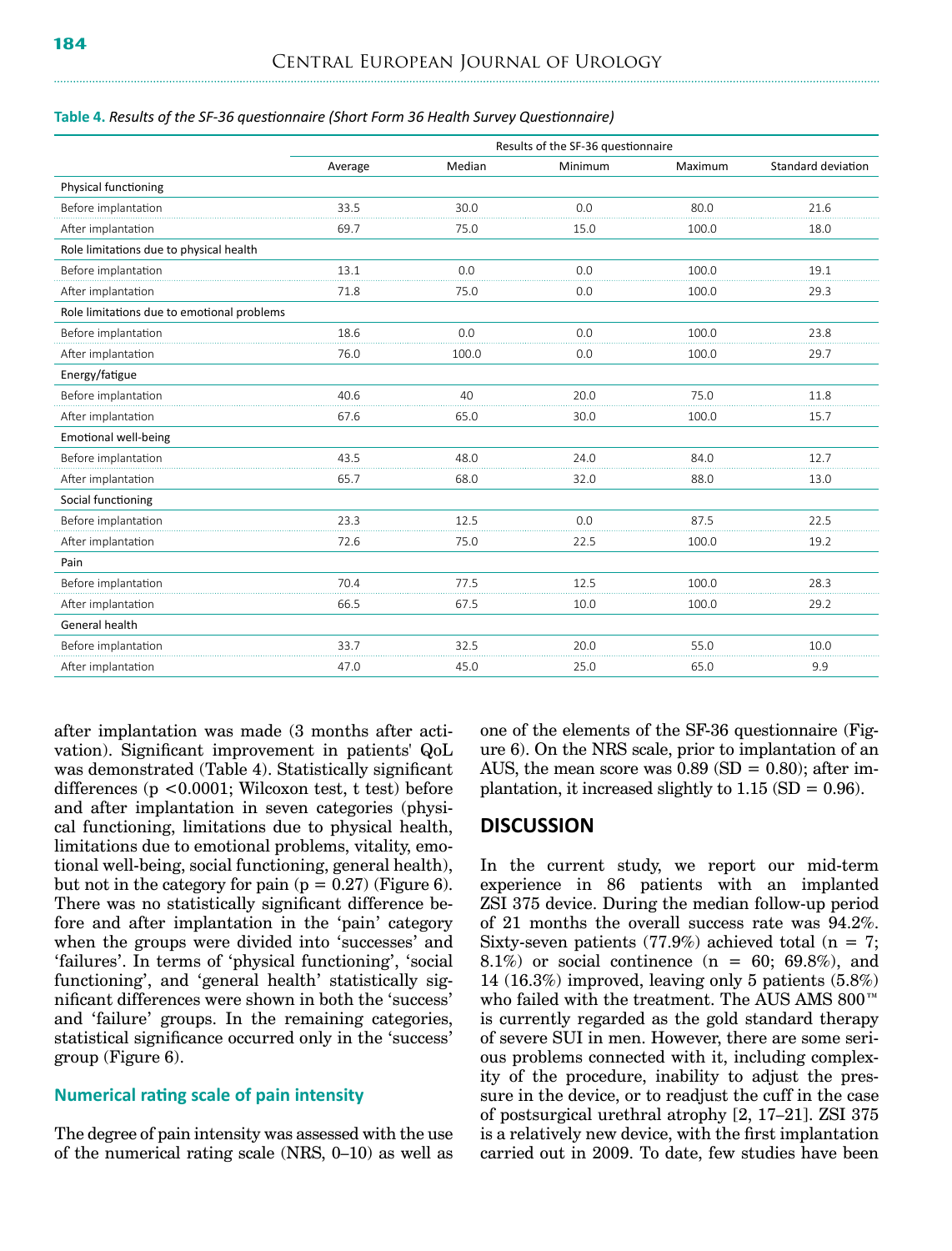published on the efficacy and safety of treatment of SUI in men by implantation of ZSI [4–8].

In our study, the mid-term complication rate was comparable to or better than that achieved with AMS 800™ [4, 12, 13, 14, 17–21]: the infection rate was nil in our series, and the infection rate for the AMS 800™ device is between 1 to 8% [17–21, 23, 28]. The complication most frequently reported in the present study was erosion, which affected 11 patients (12.8%). All urethral erosions occurred in patients post-prostatectomy in concordance with the aetiology of incontinence. Our urethral erosion rate is comparable to that of AMS  $800^{\mathrm{m}}$  [2, 3, 17–21]. Mechanical failure resulting in device re-implantation affected 4 patients (4.7%) at the early stage of this study. It likely reflects the inexperience of surgeons performing an implantation procedure, as there was no such complication observed after the first 4 cases performed by a given surgeon. The rate of mechanical failure of ZSI in our series is comparable to that of AMS 800<sup> $m$ </sup> in the contemporary series [2, 3, 17–21]. So far, no article has been published assessing the QoL of patients after implantation of ZSI. The QoL benefits of AUS implantation in patients with UI have been described in the literature, with most considering AMS devices as the gold standard AUS [1, 2, 3, 17–27]. In the current study, we report our midterm experience in 86 patients with this ZSI device using ICIQ-UI SF questionnaire, SF-36 questionnaire, and NRS scale to assess QoL. The degree of UI is closely related to the QoL assessment. Our results are comparable to results obtained by Gnessin et al. who assessed the positive impact of AMS 800™ implantation on men's QoL [28]. We compared the long-term efficacy and QoL of patients who underwent AUS placement and who completed the Incontinence Impact Questionnaire and the Urogenital Distress Inventory with our mid-term observations. The results are similar, and demonstrate the positive impact of the AUS on QoL [29]. Kaiho et al. also measured PPD use and the ICIQ-UI SF to estimate continence and QoL preoperatively and 1, 3, and 12 months postoperatively in 135 patients after AMS  $800<sup>TM</sup>$  implantation [30]. Quality of life significantly improved after surgery, and this is similar to our results, but Kaiho et al. noted that 1 month after surgery the results were better than after 12 months. We did not reach such conclusions in our study. On the other hand, Imamoglu et al. [31] compared the scores of two groups of patients: after macroplastique injection and after AUS implantation, to assess the QoL score in the preoperative and in the postoperative period. We know that there were statistically significant differences between preoperative QoL scores, both in patients with minimal and total incontinence. In the group with minimal incontinence there was no statistically significant difference between macroplastique injection and AUS. However, the in group with total incontinence, AUS implantation offered better results. Fleshner [32] compared the health-related QoL and urinary symptoms in men with post-radical prostatectomy incontinence in 30 men with an AMS 800™ AUS, and 31 who did not require an AUS. No significant differences were noted with respect to QoL. Data confirmed that AMS  $800^{\mathrm{m}}$  and ZSI 375 are similar in terms of QoL. In a systematic review of the literature by Yafi et al. [33] looked at AUS for male SUI. Improvement in QoL indicators was reported in 90% of patients and all results confirmed improved QoL.

# **CONCLUSIONS**

In conclusion, at the mid-term follow-up, the ZSI 375 AUS was successful in treating moderate and severe UI in men, achieving a high success rate and acceptably low complication rate. The QoL in study patients was assessed using ICIQ-UI SF and SF-36 questionnaires showed improvement. In our opinion, implantation of the ZSI 375 AUS is good option in the treatment of men with stress urinary incontinence.

#### **Conflicts of interest**

Ireneusz Ostrowski has once provided surgical support for Zephyr in Serbia.

#### **References**

- 1. Milson I, Altman D, Cartwright R, Lapitan MC, Nelson R, Sillen U, Tikkinen K. Epidemiology of urinary incontinence (UI) and other urinary tract symptoms (LUTS), pelvic prolapse (POP) and anal incontinence (AI). Incontinence; 43-47. Abrams P, Cardozo L, Khoury S, Wein AJ. 5th International Consultation on Incontinence, Paris 2013.
- 2. Bauer RM, Gozzi C, Hübner W, et al. Contemporary management of postprostatectomy incontinence. Eur Urol. 2011; 59: 985-996.
- 3. Herschorn S, Bruschini H, Comiter C, et al. Committee of the International Consultation on Incontinence. Surgical treatment of stress incontinence

in men. Neurourol Urodyn. 2010; 29: 179-190.

4. Staerman F, G-Llorens C, Leon P, Leclerc Y. ZSI 375 artificial urinary sphincter for male urinary incontinence: a preliminary study. BJU Int. 2013; 111(4 Pt B): E202-206.